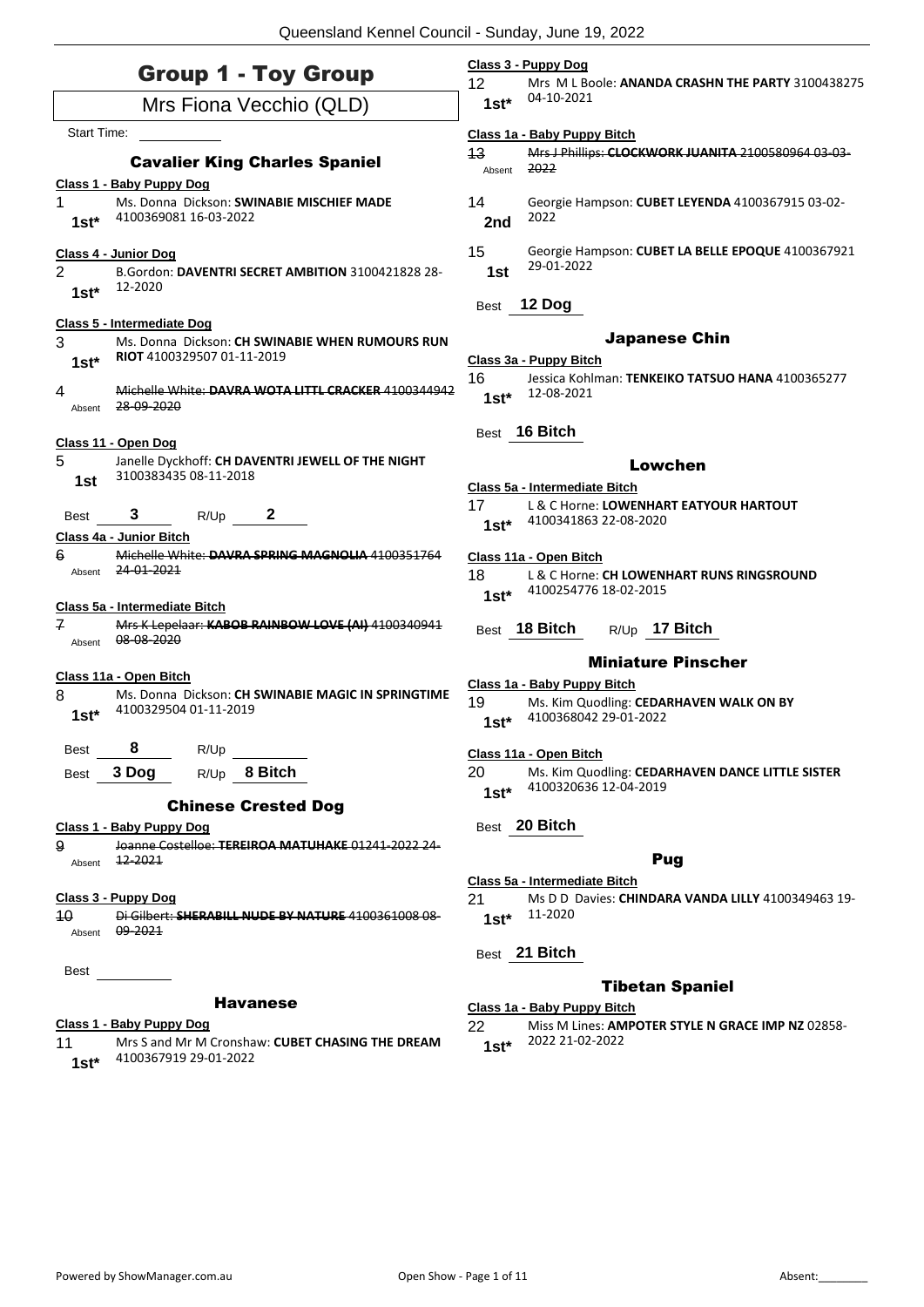### Group 1 - Specials

|                    | <b>Group 1 - Specials</b>                                                                         |
|--------------------|---------------------------------------------------------------------------------------------------|
| Best<br>Pts: 0     | 12 —<br><b>Havanese</b><br>Mrs M L Boole: Ananda Crashn The Party                                 |
| R/Up<br>Pts: 0     | <b>Cavalier King Charles Spaniel</b><br>3<br>Ms. Donna Dickson: Ch Swinabie When Rumours Run Riot |
| <b>Baby</b>        | 22<br><b>Tibetan Spaniel</b><br>Miss M Lines: Ampoter Style N Grace Imp NZ                        |
| <b>Puppy</b>       | 12<br><b>Havanese</b><br>Mrs M L Boole: Ananda Crashn The Party                                   |
| Junior             | <b>Cavalier King Charles Spaniel</b><br>2<br><b>B.Gordon: Daventri Secret Ambition</b>            |
| Inter              | <b>Cavalier King Charles Spaniel</b><br>3<br>Ms. Donna Dickson: Ch Swinabie When Rumours Run Riot |
| Open               | 18<br>Lowchen<br>L & C Horne: Ch Lowenhart Runs Ringsround                                        |
| Finish             | Absent<br>6                                                                                       |
|                    |                                                                                                   |
|                    | <b>Group 2 - Terrier Group</b>                                                                    |
|                    | Mr Joseph Daidone (QLD)                                                                           |
| <b>Start Time:</b> |                                                                                                   |
|                    | American Staffordshire Terrier                                                                    |
|                    | Class 5 - Intermediate Dog                                                                        |
| 23<br>$1st^*$      | S. McKenzie & K. Gordon: CH. RIZENSTAR WHOSDANEW<br>KINGOFHELL 4100325075 18-07-2019              |
|                    | Best 23 Dog                                                                                       |
|                    | <b>Australian Terrier</b>                                                                         |
|                    | Class 3 - Puppy Dog                                                                               |
| 24<br>1st          | L & A Lobegeiger: ARONAW LET THE WHISTLE BLOW (AI)<br>4100366098 09-11-2021                       |
| <b>Best</b>        | 24                                                                                                |
|                    | Class 3a - Puppy Bitch                                                                            |
| 25<br>$1st*$       | L & A Lobegeiger: ARONAW NEVER SAY NEVER (AI)<br>4100366096 09-11-2021                            |
| <b>Best</b>        | 25                                                                                                |
|                    | Best 25 Bitch<br>R/Up 24 Dog                                                                      |
|                    | <b>Bull Terrier (Miniature)</b>                                                                   |
|                    | Class 3a - Puppy Bitch                                                                            |
| 26<br>Absent       | Ms S Watene: ARKSPIRIT ENCHANTED TIGERLILY<br>4100363114 12-10-2021                               |
|                    |                                                                                                   |

### **Class 4a - Junior Bitch**

27 Quinzeh knls: **QUINZEH MS CARISMA** 4100358782 01-04- 2021 **1st\***

### **Class 11a - Open Bitch**

- 28 D & A Stacey: **LLUBINIM LITTLE LIVELY** 7100043725 11-05- Absent 2019
- Best **27 Bitch** R/Up

|              | <b>Jack Russell Terrier</b>                                                          |  |
|--------------|--------------------------------------------------------------------------------------|--|
|              | Class 5 - Intermediate Dog                                                           |  |
| 29           | Mr C & Mrs A Tulk, Mr S Mills & Mr G J Butler & Miss B                               |  |
| $1st^*$      | Mills: CH WHATAJACK KING FISHER 2100532670 12-12-<br>2019                            |  |
|              | Best 29 Dog                                                                          |  |
|              | <b>Scottish Terrier</b>                                                              |  |
|              | <u> Class 3 - Puppy Dog</u>                                                          |  |
| 30           | Miss Stacy Kellie: UPYRKILT HERES JOHNNY (AI)                                        |  |
| Absent       | 4100363858 29-10-2021                                                                |  |
|              |                                                                                      |  |
| Best         |                                                                                      |  |
|              | Class 1a - Baby Puppy Bitch                                                          |  |
| 31<br>Absent | Miss Stacy Kellie: UPYRKILT WHISKY 4100367791 13-01-<br>2022                         |  |
|              |                                                                                      |  |
|              | Class 3a - Puppy Bitch                                                               |  |
| 32           | Miss Stacy Kellie: UPYRKILT TRULY MADLY DEEPLY                                       |  |
|              | Absent 4100366854 08-12-2021                                                         |  |
|              |                                                                                      |  |
| Best         |                                                                                      |  |
| Best         | R/Up                                                                                 |  |
|              | <b>Staffordshire Bull Terrier</b>                                                    |  |
|              | Class 3 - Puppy Dog                                                                  |  |
| 33           | Mr. T. Dart & Mrs. V. Dart: VAGASTAFF GOD OF MISCHIEF                                |  |
| $1st^*$      | 4100364482 04-12-2021                                                                |  |
|              | Class 4 - Junior Dog                                                                 |  |
| 34           | Mr. T. Dart & Mrs. V. Dart: VAGASTAFF BACK IN BLACK                                  |  |
| 1st $^*$     | 4100348863 14-01-2021                                                                |  |
| 35           | Mr J & Mrs V Ross: SWANKY GLORIOUS PURPOSE (AI)                                      |  |
| 2nd          | 4100358813 09-06-2021                                                                |  |
|              |                                                                                      |  |
|              | Class 5 - Intermediate Dog                                                           |  |
| 36           | Ms L Reid & Mrs M Coetzer: ZERACIOUS CHANGETHEGAME<br>2100553781 16-11-2020          |  |
| 1st          |                                                                                      |  |
| 37           | MS S L BYRNE: LESARA COOL ASSASSIN 4100346093 29-11-                                 |  |
| Absent       | 2020                                                                                 |  |
|              | Class 11 - Open Dog                                                                  |  |
| 38           | MS S L BYRNE: LESARA LIKE TO THINK SO 4100323628 28-                                 |  |
| 1st          | 06-2019                                                                              |  |
|              |                                                                                      |  |
| Best         | 34<br>$R/Up$ 33                                                                      |  |
|              | <u> Class 3a - Puppy Bitch</u>                                                       |  |
| 39           | Mrs T Conelius: ROSTAFELIUS ELLIETWINKLESTAR                                         |  |
| 1st          | 4100359272 08-08-2021                                                                |  |
|              | Class 4a - Junior Bitch                                                              |  |
| 40.          | Natalie M Taylor: CUDDLESTON DROPS OF JUPITER                                        |  |
| 1st          | 4100355128 17-06-2021                                                                |  |
|              |                                                                                      |  |
| 41           | Class 5a - Intermediate Bitch<br>MS S L BYRNE: CH.LESARA DOIN IT IN STYLE 4100346091 |  |
| $1st^*$      | 29-11-2020                                                                           |  |
|              |                                                                                      |  |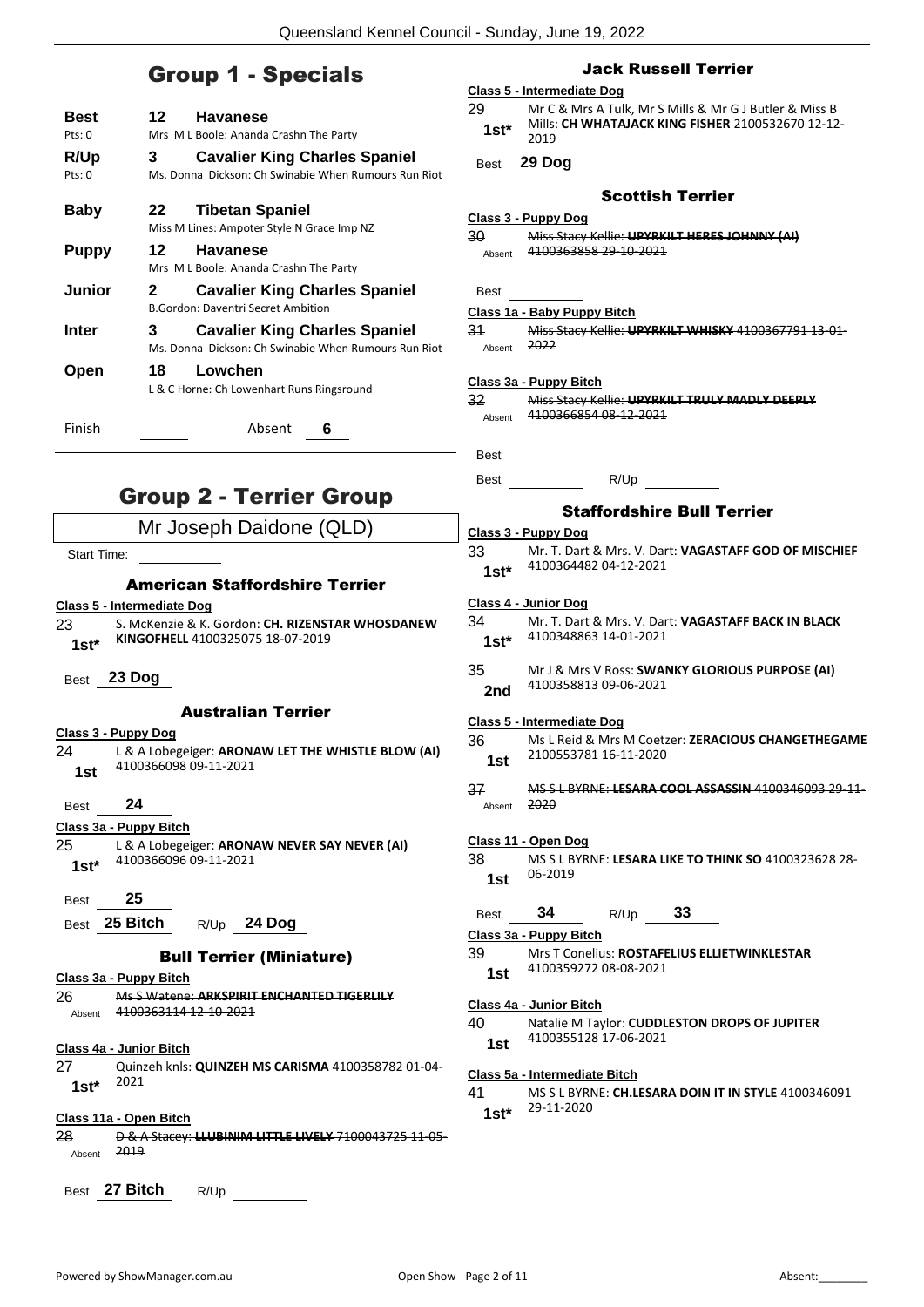|                | Class 11a - Open Bitch                                                 |                                                                                    |  |
|----------------|------------------------------------------------------------------------|------------------------------------------------------------------------------------|--|
| 42<br>$1st^*$  | L K Reid: AUST SUP CH ZERACIOUS SUDDEN IMPACT<br>2100491242 02-01-2018 |                                                                                    |  |
| 43<br>2nd      | 06-2019                                                                | MS S L BYRNE: CH.LESARA A LIL BIT FOXY 4100323629 28-                              |  |
| <b>Best</b>    | 42                                                                     | - 43<br>R/Up                                                                       |  |
|                | Best 42 Bitch                                                          | R/Up 34 Dog                                                                        |  |
|                |                                                                        | <b>Group 2 - Specials</b>                                                          |  |
| Best<br>Pts: 0 | 27                                                                     | <b>Bull Terrier (Miniature)</b><br>Quinzeh knls: Quinzeh Ms Carisma                |  |
| R/Up<br>Pts: 0 | 42                                                                     | <b>Staffordshire Bull Terrier</b><br>L K Reid: Aust Sup CH Zeracious Sudden Impact |  |
| Baby           |                                                                        |                                                                                    |  |
| <b>Puppy</b>   | 25.                                                                    | <b>Australian Terrier</b><br>L & A Lobegeiger: Aronaw Never Say Never (AI)         |  |
| Junior         | 27                                                                     | <b>Bull Terrier (Miniature)</b><br>Quinzeh knls: Quinzeh Ms Carisma                |  |
| Inter          | 41                                                                     | <b>Staffordshire Bull Terrier</b><br>MS S L BYRNE: CH.LESARA DOIN IT IN STYLE      |  |
| nno,           |                                                                        | 12 Ctoffordebire Dull Terrier                                                      |  |

| <b>Open</b> | 42 | <b>Staffordshire Bull Terrier</b>             |   |
|-------------|----|-----------------------------------------------|---|
|             |    | L K Reid: Aust Sup CH Zeracious Sudden Impact |   |
| Finish      |    | Absent                                        | 6 |

## Group 3 - Gundog Group



### **Class 4a - Junior Bitch**

49 Mrs Debra Thomas: **AMAMOOR SAIL THE SEAS** 4100350036 07-02-2021 **1st\***

#### **Class 11a - Open Bitch**

| 50     | Mrs Debra Thomas: AMAMOOR FOOTPRINTS IN THE SAND |
|--------|--------------------------------------------------|
| $1st*$ | 4100314823 03-12-2018                            |

51 Mrs J Robb: **SPEZIA WALTZ OF THE FLOWERS** 4100319252 16-03-2019 **2nd**

| <b>Best</b> | 50 | R/Up | 48 |
|-------------|----|------|----|
|-------------|----|------|----|

Best **47 Dog** R/Up **50 Bitch**

### Cocker Spaniel (American)

|        | Class 5 - Intermediate Dog                   |
|--------|----------------------------------------------|
| 52     | Mrs VM Masterfield: CH JETTZ SAMAMARI SOCIAL |
| Absent | <b>DISTANCE 2100541006 04 04 2020</b>        |
|        |                                              |

Best

### Flat Coated Retriever

#### **Class 3 - Puppy Dog**

| 53     | Mrs B & Miss M Kent: SKYEHAVEN REIGN OF CHAOS (AI) |
|--------|----------------------------------------------------|
| $1st*$ | 5100126791 04-08-2021                              |

### **Class 5 - Intermediate Dog**

### 54 Mrs M N Morphet: **AUST CH ALUBYC THE ARTFUL DODGER** 4100331491 17-12-2019 **1st\***

### **Class 11 - Open Dog**

| 55     | Mrs M N Morphet: AUST CH SKYEHAVEN OLIVER TWIST |
|--------|-------------------------------------------------|
| $1st*$ | 5100110069 30-12-2018                           |

Best **54 Dog** R/Up **55 Dog**

### Golden Retriever

### **Class 1a - Baby Puppy Bitch**

56 Mrs B & Miss M.Kent: **IKENTRIEVE LA VIOLETTA ROSE** 4100365205 20-12-2021 **1st\***

### **Class 3a - Puppy Bitch**

| 57     | Mc LMorgan: M/VCIM/VC MOTHIN RUIT THE TRUITH<br><u>wiss widigail. Whenever a nominal bornine thom</u> |
|--------|-------------------------------------------------------------------------------------------------------|
| Absent | 4100360384 06-08-2021                                                                                 |

#### **Class 11a - Open Bitch**

- 58 Alexandria Martin & Georgia Melville: **CH. GOLDMARTINI**  Absent **OOPS I DIDIT AGAIN JC** 4100342093 24-08-2020
	- Best R/Up

### Irish Setter

### **Class 11a - Open Bitch**

59 Dr R Pacey & Mr F. McKechnie: **AUST CHAMPION EIREAN IT HAD TO BE YOU (AI)** 3100396188 19-07-2019 **1st\***

Best **59 Bitch**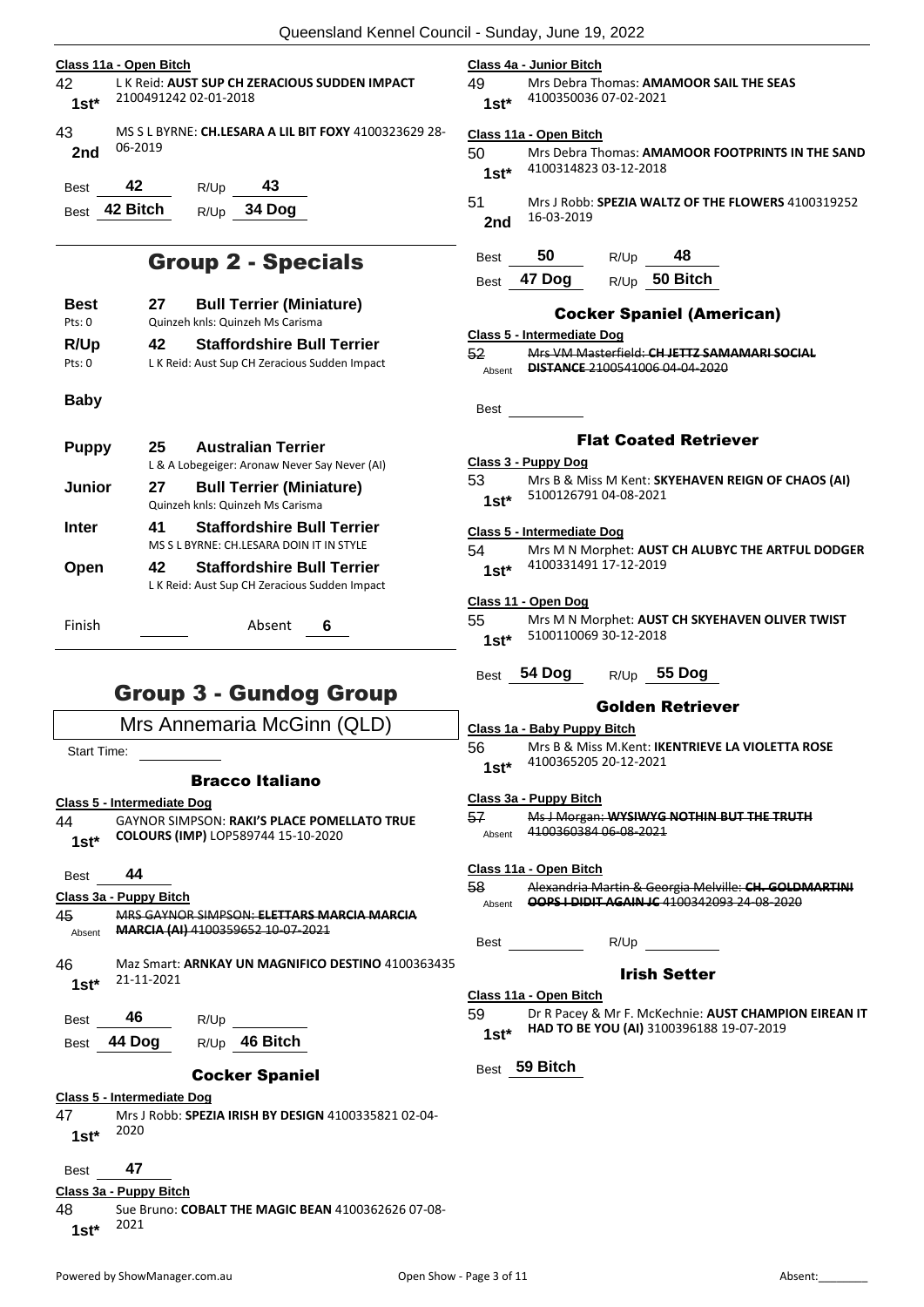### Labrador Retriever

### **Class 1 - Baby Puppy Dog**

60 Ms K Henry: **MAVSTOR THE BLACKLIST (AI)** 2100581377 06-02-2022 **1st\***

### Lagotto Romagnolo

### **Class 3 - Puppy Dog**

- 61 Maneah Eberbach: **AMICILEALE SONDELLI** 4100362429 27- 09-2021 **1st\***
- Best **61 Dog**

### Pointer

|        | Class 1a - Baby Puppy Bitch                  |
|--------|----------------------------------------------|
| 62     | Ms A M Adamopoulos: BREILLA DNT GO BREAKN MY |
| Absent | HEART (AI) 4100365311 29-12-2021             |

- 63 Mrs. Colleen Marwood: **ARISTA MYSTIFY ME** 4100367883 06-03-2022 **2nd**
- 64 Mrs. Colleen Marwood: **ARISTA SHINE LIKE IT DOES** 4100367886 06-03-2022 **1st\***

### **Class 5a - Intermediate Bitch**

- 65 Mrs. Colleen Marwood: **CH SANMARLITCH SUPERSTITION** 4100326354 15-09-2019 **1st\***
- Best **65 Bitch**

### Spanish Water Dog

### **Class 4 - Junior Dog**

- 66 Ms M Fox & Miss H Brown: **ZANDEENA PLAYN IN MUD PUDDLES** 2100559327 07-01-2021 **1st\***
- Best **66 Dog**

### Weimaraner

#### **Class 3 - Puppy Dog**

- 67 Mr W & Miss S Hind: **HINDIN XTRA XTRA (AI)** 4100363972 08-12-2021 **1st\***
- **Class 11 - Open Dog**
- 68 Lynelle Smith: **AUST. CH. ARAMII AINT SEEN NOTHIN YET**  Absent **(AI)** 4100306443 12-05-2018 Best **67** R/Up **Class 4a - Junior Bitch THIS** 4100356465 07-05-2021 **1st\*** Best **69** Best **67 Dog** R/Up **69 Bitch** Weimaraner (longhair) **Class 1a - Baby Puppy Bitch** Absent 04 03 2022 **Class 5a - Intermediate Bitch** 71 Bromhund Kennels: **CH GREYWEI X EXAMINE AT BROMHUND (LH)** 9100012428 16-10-2020 **1st\***
	- Best **71 Bitch**

### Welsh Springer Spaniel

### **Class 11 - Open Dog**

72 Mrs B. Cornish: **CH. RICOCHEZ HEULYN CEI (AI)** 4100307843 09-07-2018 **1st\***

Best **72 Dog**

### Group 3 - Specials

| Best<br>Pts: 0 | 67 | Weimaraner<br>Mr W & Miss S Hind: Hindin Xtra Xtra (AI)                           |
|----------------|----|-----------------------------------------------------------------------------------|
| R/Up<br>Pts: 0 | 54 | <b>Flat Coated Retriever</b><br>Mrs M N Morphet: Aust Ch Alubyc The Artful Dodger |
| Baby           | 56 | Golden Retriever<br>Mrs B & Miss M.Kent: Ikentrieve La Violetta Rose              |
| <b>Puppy</b>   | 67 | Weimaraner<br>Mr W & Miss S Hind: Hindin Xtra Xtra (AI)                           |
| Junior         | 69 | Weimaraner<br>Lynelle Smith: Aust. Ch. Aramii Back Off Boys I Got This            |
| Inter          | 54 | <b>Flat Coated Retriever</b><br>Mrs M N Morphet: Aust Ch Alubyc The Artful Dodger |
| Open           | 50 | <b>Cocker Spaniel</b><br>Mrs Debra Thomas: AMAMOOR FOOTPRINTS IN THE SAND         |

### Group 4 - Hound Group

Mrs Bronwen Dickson (QLD)

Start Time:

### Afghan Hound

#### **Class 1 - Baby Puppy Dog**

73 Melissa Starkey, Daniel Willson, Leigh & Helen Gibson: **SETTERUP ROLEX ON A REDNECK AT KARAKUSH (AI)** 1st\* **3ELLERUP ROLEX ON A F**<br>2100580972 30-01-2022

Finish Absent **7**

### Dachshund (Long Haired)

- **Class 3 - Puppy Dog**
- 74 Mrs L K IRELAND: **LAURADALE THINK TWICE** 3100442082 30-11-2021 **1st\***
- Best **74 Dog**

### Dachshund Miniature (Long Haired)

#### **Class 5 - Intermediate Dog**

- 75 BK & YJ Shaw: **CH. SPLENDAK NEXT CHAPTER IN BOLD** 4100346993 03-12-2020 **1st\***
- 76 Mrs L Lockett: **ANARCHY'S ZUKO PRINCE OF FIRE** HP58672801 01-09-2019 **2nd**

### **Class 1a - Baby Puppy Bitch**

77 BK & YJ Shaw: **SPLENDAK MELODY OFTH MYTH** 4100368343 20-02-2022 **1st\***

### Best **75 Dog** R/Up **76 Dog**

- 69 Lynelle Smith: **AUST. CH. ARAMII BACK OFF BOYS I GOT**
- 70 Tamara Gregg: **GRAUSTURM YASMINS MAGIC** 7100051214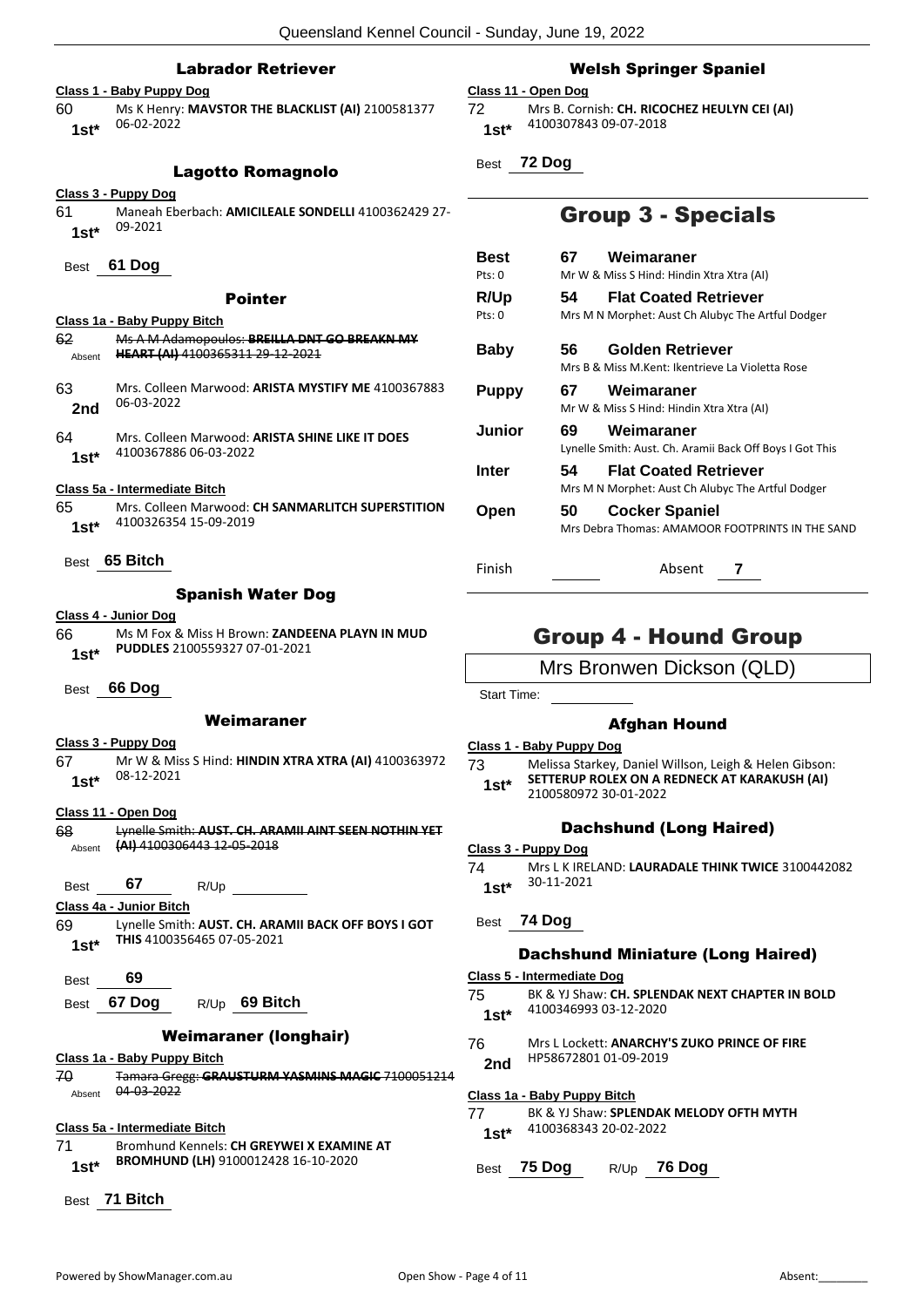|                 |                         |               | <b>Dachshund (Smooth Haired)</b>                    |            |
|-----------------|-------------------------|---------------|-----------------------------------------------------|------------|
|                 | Class 11 - Open Dog     |               |                                                     | Cla        |
| 78              |                         |               | R Manning and Nicole de Vries: NZ CH MARKWELL       | 89         |
| 2nd             |                         |               | PATHWAY TO FREEDOM 010882019 29-11-2018             |            |
| 79              |                         |               | R Gersbach/ J Neal/ S Wheatley: AM CH AM GR CH AUST | B          |
| 1st             | 25-02-2016              |               | CH JOY-DENS ROCKIN ROBIN SS (IMP USA) HP51057101    | <u>Cla</u> |
| Best            | 79                      | $R/Up$ 78     |                                                     | 90         |
|                 | Class 11a - Open Bitch  |               |                                                     |            |
| 80              |                         |               | Miss Sarah Wheatley: CH ADBESARE FIRECRACKER        | <u>Cl:</u> |
| $1st*$          | 4100311963 21-09-2018   |               |                                                     | 91         |
|                 |                         |               |                                                     |            |
| Best            | 80                      |               |                                                     | 92         |
| Best            | 80 Bitch                | R/Up 79 Dog   |                                                     |            |
|                 |                         |               | <b>Dachshund Miniature (Smooth Haired)</b>          |            |
|                 | Class 4a - Junior Bitch |               |                                                     | Е          |
| 81              |                         |               | BK & YJ Shaw: CH. SPLENDAK SWEET N SASSY 4100349749 | Е          |
| $1st*$          | 07-02-2021              |               |                                                     |            |
|                 | Class 11a - Open Bitch  |               |                                                     |            |
| 82              |                         |               | K Andrews: DACALDORF MUSTANG SALLY 4100346992 05-   |            |
| $1st*$          | 12-2020                 |               |                                                     |            |
|                 | 81 Bitch                | R/Up 82 Bitch |                                                     | Е          |
| <b>Best</b>     |                         |               |                                                     | P          |
|                 |                         |               | <b>Dachshund (Wire Haired)</b>                      | F<br>P     |
|                 | Class 3a - Puppy Bitch  |               |                                                     |            |
| 83              | 2021                    |               | K Andrews: DACHDOTCOM ISABEL W 7100050338 25-10-    | Е          |
| $1st*$          |                         |               |                                                     |            |
| Best            | 83 Bitch                |               |                                                     |            |
|                 |                         |               |                                                     | F          |
|                 |                         |               | <b>Dachshund Miniature (Wire Haired)</b>            |            |
| 84              | Class 11 - Open Dog     |               | Ms. L. Dunn: CH. FAYREWYRE SORCERER 4100294215 27-  |            |
| Absent          | 06-2017                 |               |                                                     |            |
|                 |                         |               |                                                     |            |
| Best            |                         |               |                                                     | Ш          |
|                 | Class 3a - Puppy Bitch  |               |                                                     |            |
| 85<br>$1st^*$   | 06-09-2021              |               | Mr B & Mrs A Cheers: KYEYE MISS MARNIE 4100361948   |            |
|                 |                         |               |                                                     |            |
|                 | Class 4a - Junior Bitch |               |                                                     | F          |
| 86              | 2100565658 03-05-2021   |               | Mr. D. McKay & Ms. L. Dunn: TARRANGOWER THISTLE     |            |
| Absent          |                         |               |                                                     |            |
| Best            | 85                      | R/Up          |                                                     |            |
|                 | Best 85 Bitch           | R/Up          |                                                     |            |
|                 |                         |               |                                                     |            |
|                 |                         |               | <b>Pharaoh Hound</b>                                |            |
|                 | Class 4a - Junior Bitch |               |                                                     |            |
| 87 -<br>$1st^*$ | 3100429065 01-03-2021   |               | Ms R. Whiteman: STARBLUSH A KIND OF MAGIC           | Cl         |
|                 |                         |               |                                                     | 93         |
|                 | Best 87 Bitch           |               |                                                     |            |
|                 |                         |               | <b>Rhodesian Ridgeback</b>                          | Е          |
|                 | Class 4a - Junior Bitch |               |                                                     |            |
|                 |                         |               |                                                     |            |

88 Jo Russell: **CH CHILOLO TN SERENGETI GOLD** 4100358073 Absent 10-07-2021

Best

### Whippet

**Class 11 - Open Dog** 89 V Dawson & V Shaw: **CH SHAWTHING PADDY PAWZ A MINIT** 4100327967 10-10-2019 **1st\***

| Best          | 89                          |                                                                                 |  |
|---------------|-----------------------------|---------------------------------------------------------------------------------|--|
|               | Class 1a - Baby Puppy Bitch |                                                                                 |  |
| 90.<br>$1st*$ |                             | Ms M Veal and Ms M Bedford: DACHLAH IM A BELIEVER<br>(AI) 2100580720 12-01-2022 |  |

**Class 3a - Puppy Bitch**

91 Ms. Vicki Shaw: **SHAWTHING PIPPI LONGSTOCKING** Absent 4100362556 24 09 2021

92 Michelle Youngberg: **ARJAI QUEEN OF HEARTS** 6100133009 03-11-2021 **1st\***

| Best | 92            | R/Up |               |
|------|---------------|------|---------------|
|      | Best 92 Bitch |      | $R/Up$ 89 Dog |

### Group 4 - Specials

| <b>Best</b><br>Pts: 0 | 75. | <b>Dachshund Miniature (Long</b><br>Haired)<br>BK & YJ Shaw: Ch. Splendak Next Chapter in Bold                         |
|-----------------------|-----|------------------------------------------------------------------------------------------------------------------------|
| R/Up<br>Pts: 0        | 92  | Whippet<br>Michelle Youngberg: Arjai Queen of Hearts                                                                   |
| Baby                  | 73  | Afghan Hound<br>Melissa Starkey, Daniel Willson, Leigh & Helen Gibson:<br>Setterup Rolex On A Redneck At Karakush (ai) |
| Puppy                 | 92  | Whippet<br>Michelle Youngberg: Arjai Queen of Hearts                                                                   |
| Junior                | 81. | Dachshund Miniature (Smooth<br>Haired)<br>BK & YJ Shaw: Ch. Splendak Sweet N Sassy                                     |
| Inter                 | 75. | Dachshund Miniature (Long<br>Haired)<br>BK & YJ Shaw: Ch. Splendak Next Chapter in Bold                                |
| Open                  | 80  | Dachshund (Smooth Haired)<br>Miss Sarah Wheatley: Ch Adbesare Firecracker                                              |
| Finish                |     | Absent<br>4                                                                                                            |

### Group 5 - Working Dog Group

Mr Andrew Ziebell (QLD)

Start Time:

### Australian Kelpie

### **Class 3a - Puppy Bitch**

93 Ms C Zeller & Miss C Hoolihan: **WINDEN STAR DUST** Absent 4100365352 17-12-2021

Best
<u>L</u>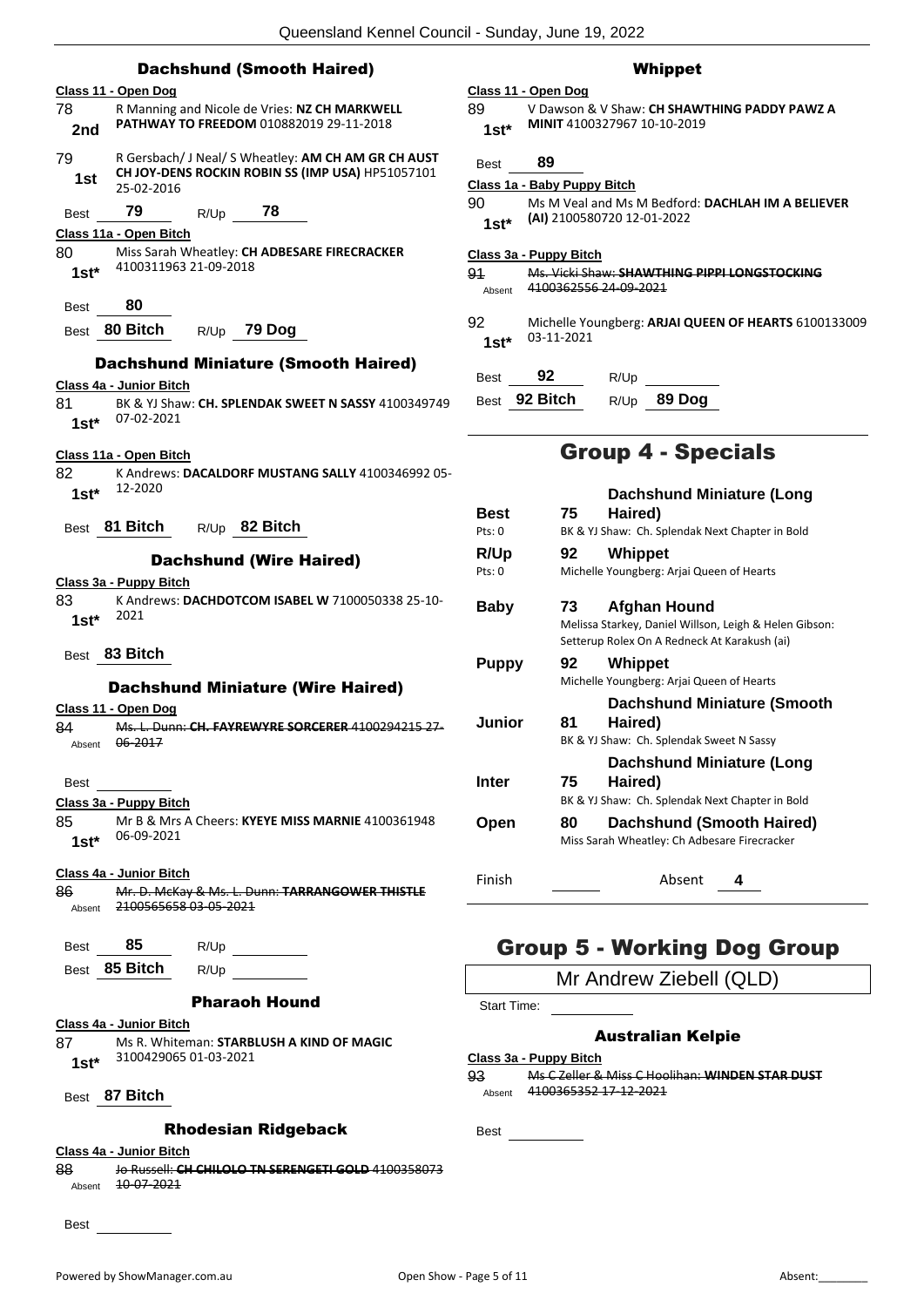|                | <b>Australian Shepherd</b>                                                                  |                                                        | <b>Class</b>                                                                        |
|----------------|---------------------------------------------------------------------------------------------|--------------------------------------------------------|-------------------------------------------------------------------------------------|
|                | Class 11 - Open Dog                                                                         |                                                        | 105                                                                                 |
| 94<br>$1st^*$  | AS FIRE (N/B) (IMP UKR) UKU403469 25-12-2018                                                | Miss M Brazier & Miss B West: CH DIZZY MARBLE AS HOT   |                                                                                     |
|                |                                                                                             |                                                        | <b>Best</b>                                                                         |
| Best           | 94                                                                                          |                                                        | Class                                                                               |
|                | Class 3a - Puppy Bitch                                                                      |                                                        | 106.                                                                                |
| 95<br>2nd      | B West & T Thomas: OCHAYE ADDICTED TO LOVE<br>4100362634 02-10-2021                         |                                                        | 107                                                                                 |
| 96             | B West and T Thomas: CH OCHAYE YOU DO YOU                                                   |                                                        |                                                                                     |
| $1st^*$        | 4100362835 27-09-2021                                                                       |                                                        |                                                                                     |
|                |                                                                                             |                                                        | Class<br>108                                                                        |
| Best           | 96<br>R/Up 95                                                                               |                                                        |                                                                                     |
|                | Best 96 Bitch R/Up 94 Dog                                                                   |                                                        |                                                                                     |
|                |                                                                                             |                                                        | <b>Best</b>                                                                         |
|                |                                                                                             | <b>Belgian Shepherd Dog (Groenendael)</b>              | <b>Best</b>                                                                         |
| 97 —           | Class 3a - Puppy Bitch<br>Kathryn Winton: MIRRIBANDI ULTIMATE DREAM                         |                                                        |                                                                                     |
| $1st^*$        | 4100364333 05-12-2021                                                                       |                                                        |                                                                                     |
|                |                                                                                             |                                                        | <b>Class</b><br>109                                                                 |
|                | Class 11a - Open Bitch                                                                      |                                                        |                                                                                     |
|                |                                                                                             |                                                        |                                                                                     |
| 98<br>Absent   | <del>13-11-2019</del>                                                                       | Matthew O'Reilly: MIRRIBANDI LLUSTRIOUS 4100328696     |                                                                                     |
|                |                                                                                             |                                                        |                                                                                     |
|                | Best 97 Bitch R/Up<br><b>Belgian Shepherd Dog (Tervueren)</b><br>Class 5 - Intermediate Dog |                                                        |                                                                                     |
| 99<br>$1st^*$  | 08-09-2020                                                                                  | J Glenn: TARRARAY KLAUS THE PROPHET (AI) 2100550290    |                                                                                     |
| Best           | 99 Dog                                                                                      |                                                        |                                                                                     |
|                | <b>Border Collie</b>                                                                        |                                                        |                                                                                     |
|                | <u> Class 1 - Baby Puppy Dog</u>                                                            |                                                        |                                                                                     |
| 100            | Mrs H Wright: CLIODHNA CUCHULAINS COMET<br>6100134759 09-02-2022                            |                                                        |                                                                                     |
| 1st            |                                                                                             |                                                        |                                                                                     |
|                | Class 1a - Baby Puppy Bitch                                                                 |                                                        |                                                                                     |
| 101<br>$1st^*$ | (AI) 4100368731 05-03-2022                                                                  | David & Margaret West: TRUCHARM MADAM SECRETARY        |                                                                                     |
|                | Class 3a - Puppy Bitch                                                                      |                                                        | <b>Class</b><br>110  <br><b>Class</b><br>111<br><b>Best</b><br>Class<br>112<br>Best |
| 102            |                                                                                             | Stuart & Kylie & Georgia Leslie: TRUCHARM SOMEONE LIKE |                                                                                     |
| $1st^*$        | YOU 4100358517 21-07-2021                                                                   |                                                        |                                                                                     |
|                | Best 102 Bitch                                                                              |                                                        |                                                                                     |
|                | <b>Old English Sheepdog</b>                                                                 |                                                        |                                                                                     |
|                | Class 4a - Junior Bitch                                                                     |                                                        | <u>Class</u><br>113<br>Best<br>Class<br>114                                         |
| 103<br>$1st*$  | 4100349835 04-02-2021                                                                       | RW & KL Nelligan & A Cassidy: OTTABA IN EWER DREAMS    | Best                                                                                |

### **Class 4 - Junior Dog**

104 Allison Begnell: **SHARNDAH BURN FOR U** 2100556571 05- 01-2021 **1st\***

### **Class 11 - Open Dog**

105 Miss I Gordon: **MALIDDIE HEART OF A HERO** 4100333532  $1*$  26-02-2020

| Best | 104 | R/Up | 105 |
|------|-----|------|-----|
|      |     |      |     |

**Class 3a - Puppy Bitch**

- 106 Veronica Royston: **JUZVEE JUST KISS ME** 4100361873 01-  $10-2021$
- 107 Mrs H. Gordon & Miss I . Gordon: **MALIDDIE MADE FOR d** PARIS 4100363531 22-11-2021

### **Class 4a - Junior Bitch**

- Best **106** R/Up **108**
- Best **106 Bitch** R/Up **104 Dog**

### Swedish Vallhund

### **Class 1 - Baby Puppy Dog**

109 A Proudfoot: **OSUNO THE ODYSSEY** 03634-2022 12-03-  $2022$ 

### **Class 1a - Baby Puppy Bitch**

110 A Proudfoot: **ICANHAZ DARK MATTER** 4100369269 13-03-  $1*$  2022

### Welsh Corgi (Cardigan)

### **Class 11 - Open Dog**

David & Tania Brady: **AUST CH TREHILYN FRONT AND FINISH (AI)** 6100090569 08-11-2014 **1st\***

### Best **111 Dog**

### Welsh Corgi (Pembroke)

**Class 4a - Junior Bitch**

112 C Cameron: **ANTUDOR COLORME CHANTILLY LACE AT**  Absent **PLZWELCOM** 4100353854 10-04-2021

### White Swiss Shepherd Dog

- **Class 5 - Intermediate Dog**
- 113 Caitlin Crosby: **CH. DIAMONDSWISS HUNT FOR STARDOM** <sub>ent</sub> 3100402918 05 01 2020

### **Class 3a - Puppy Bitch**

114 Alicia Kasbarian, Jessica Chard: **KASSREIGN STARRY NIGHT** 2100577047 27-11-2021 **1st\***

### Best **114**

### 114 Bitch R/Up

<sup>108</sup> Mrs H. Gordon & Miss I . Gordon: **MALIDDIE MI ISLAND CYLENCE** 4100352660 17-04-2021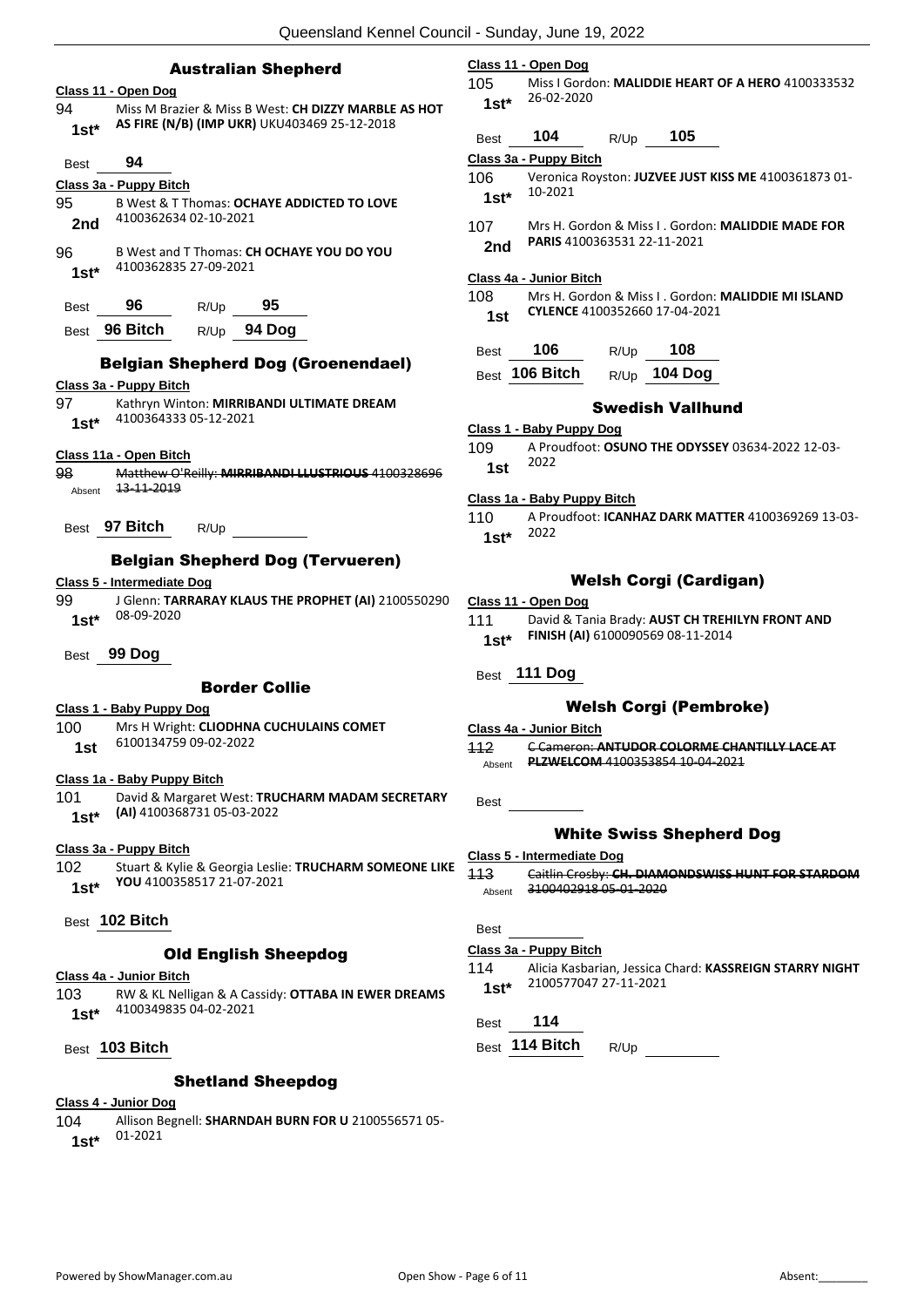### Group 5 - Specials

| Best<br>Pts:0            | 96. | <b>Australian Shepherd</b><br>B West and T Thomas: Ch Ochaye You Do You                                       |
|--------------------------|-----|---------------------------------------------------------------------------------------------------------------|
| R/Up<br>$P$ ts: $\Omega$ | 106 | <b>Shetland Sheepdog</b><br>Veronica Royston: Juzvee Just Kiss Me                                             |
| Baby                     | 110 | Swedish Vallhund<br>A Proudfoot: Icanhaz Dark Matter                                                          |
| <b>Puppy</b>             | 96  | <b>Australian Shepherd</b><br>B West and T Thomas: Ch Ochaye You Do You                                       |
| Junior                   | 103 | Old English Sheepdog<br>RW & KL Nelligan & A Cassidy: Ottaba In Ewer Dreams                                   |
| Inter                    | 99  | <b>Belgian Shepherd Dog</b><br>(Tervueren)<br>J Glenn: Tarraray Klaus The Prophet (AI)                        |
| Open                     | 94  | <b>Australian Shepherd</b><br>Miss M Brazier & Miss B West: Ch Dizzy Marble As Hot As<br>Fire (n/b) (Imp UKR) |
| Finish                   |     | Absent<br>4                                                                                                   |

### Group 6 - Utility Group

### Mrs Catherine Walker (QLD)

Start Time:

### Alaskan Malamute

### **Class 5 - Intermediate Dog**

- 115 Narelle Adams: **CH ANNAKPOK THE DEVILS KISS (AI)** 4100347167 07-09-2020 **1st\***
- Best **115 Dog**

### Bernese Mountain Dog

### **Class 1 - Baby Puppy Dog**

116 Andrea Wilkinson: **POLISHDREAM PEANUT BUTTER** 4100368890 13-03-2022 **1st\***

### **Class 4a - Junior Bitch**

- 117 Mrs. Andrea Wilkinson: **AUST CH POLISHDREAM DEVIL WEARS PRADA** 4100355137 14-05-2021 **1st\***
- Best **117 Bitch**

### Boxer

### **Class 1a - Baby Puppy Bitch**

118 DJ & LA Schofield: **KUDIRKA ASTI GIRL** 4100366547 17-01- <sup>2022</sup> **1st\***

### **Class 3a - Puppy Bitch**

| 119     | DJ & LA Schofield: VALESKA KRUSH ON ME (IMP NZ) |
|---------|-------------------------------------------------|
| $1st^*$ | 01499-2022 03-12-2021                           |

### Best **119 Bitch**

### Dobermann

**Class 4 - Junior Dog**

120 Melissa Starkey & Daniel Willson: **AUST CH EBONDOBE**  Absent **ETERNAL FIRE (AI)** 4100358524 29-07-2021

Best

### German Pinscher

### **Class 5a - Intermediate Bitch**

121 Brenda Turner: **CH MILSKY JAZZ IT UP** 4100347799 25-11- <sup>2020</sup> **1st\***

### Best **121 Bitch**

### Leonberger

### **Class 3 - Puppy Dog**

| 122    | Mrs B G Bieleny: GLAMOURFORD LEGENDS LANE |
|--------|-------------------------------------------|
| $1st*$ | 3100438819 09-10-2021                     |

### Best **122 Dog**

### Portuguese Water Dog

**Class 11 - Open Dog**

123 Audrey Best,John Best: **AUST SUP GR CH,.ABWAJ OUR RIVER RUNS DEEP** 4100272724 26-04-2016 **1st\***

Best **123**

### **Class 4a - Junior Bitch**

- 124 Audrey Best John Best: **ABWAJ ZAFINA BELA SEA GODDES** Absent 4100350945 01-02-2021
- Best
- Best **123 Dog** R/Up

### Russian Black Terrier

- **Class 4 - Junior Dog**
- 125 N. Sadykova: **TVORIMIR ODIN THE MIGHTY (AI)** 4100349710 24-12-2020 **1st\***

**Class 11 - Open Dog**

126 K Dawson / N Sadykova: **CH TVORIMIR ICEBREAKER** 4100309450 09-07-2018 **1st\***

### Best **126** R/Up **125**

- **Class 1a - Baby Puppy Bitch**
- 127 Mrs. Natalia Sadykova: **TVORIMIR ALPHA CENTAURI** 4100366533 28-12-2021 **1st\***

### **Class 3a - Puppy Bitch**

128 Mrs. Natalia Sadykova: **TVORIMIR SUPERNOVA** 4100366166 14-12-2021 **1st\***

### **Class 5a - Intermediate Bitch**

129 Ms. Natasha Sadykova: **CIOCCOLATA FOR TVORIMIR DEI CONTI DI MONTEGRINO (IMP ITA)** ROI21/4938 13-10-2020 **1st\***

| <b>Best</b> | 129 | R/Up | 128 |
|-------------|-----|------|-----|
|-------------|-----|------|-----|

- **Class 11 - Open Dog**
- 130 D & J Maguire & J & D Wilders: **SUPREME CH SNERZOK FORGED IN STEELE** 3100376949 26-05-2018 **1st\***

| <b>Best</b> | 130 |
|-------------|-----|
|             |     |

- **Class 11a - Open Bitch**
- 131 D & J Maguire & J & D Wilders: **SNERZOK WITCHY WOMAN** 3100436327 26-06-2021 **1st**
- Best **131** Best **130 Dog** R/Up **131 Bitch**

- Best **126 Dog** R/Up **129 Bitch**
	- Samoyed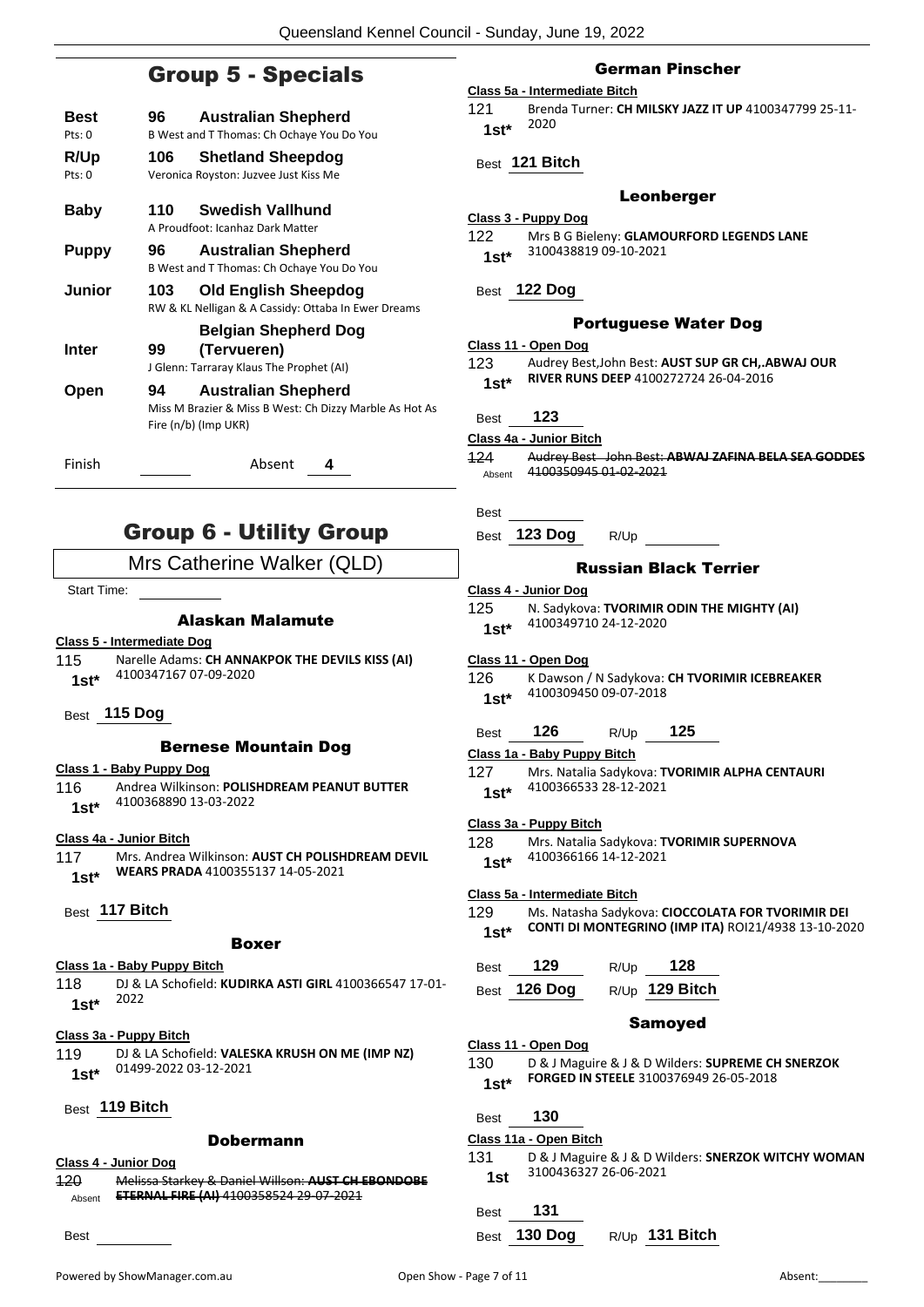### St. Bernard

### **Class 3 - Puppy Dog**

132 Mrs. Lauren McKillop-Davies: **SALHIA DEJA VU** 4100365294  $A<sub>bsent</sub>$  19-11-2021

### **Class 1a - Baby Puppy Bitch**

133 Mrs. Lauren Mckillop-davies: **CHRYSTLEPARK CHECK THE**  Absent **LABEL** 6100134043 31-12-2021

Best

### Tibetan Mastiff

### **Class 4 - Junior Dog**

134 Mr W Murray: **AUST CH. TEMZIN KUMASTER RED HEART** 3100433383 14-06-2021 **1st\***

### Best **134**

### **Class 4a - Junior Bitch**

- 135 Mr W Murray & Miss N Boghossian: **TEMZIN KUMASTER RED ALERT** 4100271291 14-06-2021 **1st**
- Best **135**
- Best **134 Dog** R/Up **135 Bitch**

### Group 6 - Specials

| <b>Best</b><br>Pts: 0 | 130.<br>Forged In Steele | Samoyed<br>D & J Maguire & J & D Wilders: Supreme Ch Snerzok                                                       |
|-----------------------|--------------------------|--------------------------------------------------------------------------------------------------------------------|
| R/Up<br>Pts: 0        | 123                      | <b>Portuguese Water Dog</b><br>Audrey Best, John Best: Aust Sup Gr Ch, Abwaj Our River                             |
| Baby                  | <b>Runs Deep</b><br>127  | <b>Russian Black Terrier</b><br>Mrs. Natalia Sadykova: TVORIMIR Alpha Centauri                                     |
| Puppy                 | 122                      | Leonberger<br>Mrs B G Bieleny: GLAMOURFORD LEGENDS LANE                                                            |
| Junior                | 117<br>Prada             | <b>Bernese Mountain Dog</b><br>Mrs. Andrea Wilkinson: Aust CH Polishdream Devil wears                              |
| Inter                 | 129                      | <b>Russian Black Terrier</b><br>Ms. Natasha Sadykova: Cioccolata For Tvorimir Dei Conti Di<br>Montegrino (Imp Ita) |
| Open                  | 130<br>Forged In Steele  | <b>Samoved</b><br>D & J Maguire & J & D Wilders: Supreme Ch Snerzok                                                |

Finish Absent **4**

## Group 7 - Non-Sporting Group

### Mrs Shannon Watherston (QLD)

Start Time:

### Boston Terrier

### **Class 1a - Baby Puppy Bitch**

- 136 Mr P & Mrs J Walsh: **KYPAJUKA DONT DILLY DALLY** 4100368694 19-03-2022 **1st\***
	-

### British Bulldog

### **Class 3 - Puppy Dog**

137 Sophia Lloyd-Hansen: **BETTABULL PHAT STACKS** 4100356997 29-06-2021 **1st\***

#### **Class 5 - Intermediate Dog**

- 138 Ms. Margaret Halliday: **BRIGSTOCK STARRY KNIGHT** Absent 4100344855 21 07 2020
- Best **137** R/Up
- **Class 1a - Baby Puppy Bitch**
- 139 Sophia Lloyd-Hansen: **BETTABULL BOUJEE BABE** 4100368990 10-03-2022 **1st\***

#### **Class 5a - Intermediate Bitch**

| 140    | Ms. Margaret Halliday: BRIGSTOCK STAR ACT 4100344857 |
|--------|------------------------------------------------------|
| Absent | 21 07 2020                                           |

**Best** 

Best **137 Dog** R/Up

#### **Dalmatian**

### **Class 1 - Baby Puppy Dog** 141 Deborah Raeburn: **DIMADAL EVERLASTING GIFT** 3100447326 28-02-2022 **1st**

### **Class 1a - Baby Puppy Bitch**

142 Ms. Tamarin Chandler & Mr Paul Gough: **WINTERFALLS QUEEN OF THE NIGHT** 4100368339 25-02-2022 **1st\***

#### **Class 5a - Intermediate Bitch**

143 Dr Julie Beeby: **AUST CH VAREWELL BLACK ORCHID CA** 4100335300 01-03-2020 **1st\***

### Best **143 Bitch**

### French Bulldog

### **Class 3 - Puppy Dog**

144 SAM BYRNES: **JOESJACKPOTS LIFES A GAMBLE** 4100358611 Absent 02 08 2021

### Best

### **Class 3a - Puppy Bitch**

145 Mrs A Watson: **AVENIR PRETTY PENNY** 4100365540 10-12- <sup>2021</sup> **1st\***

### **Class 4a - Junior Bitch**

146 Mrs Brie Bell: **STARZLECHIEN DEVINEREVELATION** 4100353536 01-05-2021 **1st\***

### 147 SAM BYRNES: **SAMSSWEETIES SWEET DELIGHT** Absent 4100354055 09 04 2021

- 
-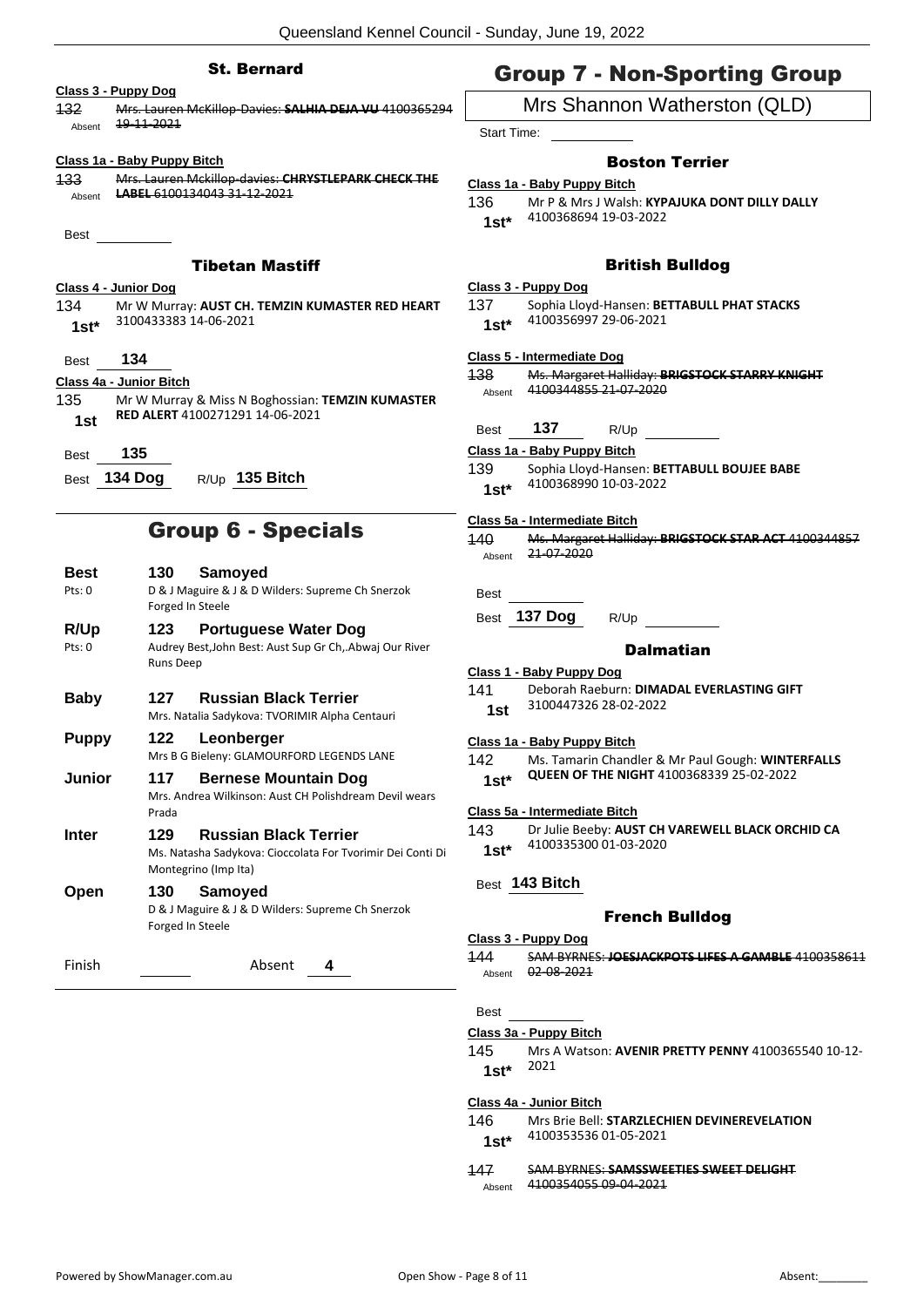| Class 5a - Intermediate Bitch                                                                 | Class 11 - Open Dog                                                                       |
|-----------------------------------------------------------------------------------------------|-------------------------------------------------------------------------------------------|
| 148<br>Mrs A Watson: AVENIR FORBIDDEN FRUIT (AI) 4100339932                                   | 159<br>ML Carr: AUST CH MAGICALIA NEVER DOUBT THIS                                        |
| 17-07-2020<br>$1st*$                                                                          | 5100070017 03-05-2012<br>$1st*$                                                           |
| Class 11a - Open Bitch                                                                        | 158<br>159<br>R/Up<br>Best                                                                |
| 149<br>MRS. BRIE BELL: PROTECTABULL SEMPITERNAL LOVE                                          | Class 3a - Puppy Bitch                                                                    |
| 4100343025 13-08-2020<br>$1st*$                                                               | L. Wright /D. James /J. Bennett: VOILA RAISE YOUR GLASS<br>160                            |
| 145<br>R/Up 148<br>Best                                                                       | (AI) 4100363080 06-11-2021<br>1st                                                         |
| 145 Bitch<br>R/Up 148 Bitch<br>Best                                                           | Class 4a - Junior Bitch                                                                   |
| <b>Great Dane</b>                                                                             | 161<br>Mrs K M Ritter: CH. WAZKY PHILLADELPHIA FREEDOM<br>4100349625 21-01-2021<br>Absent |
| Class 4 - Junior Dog                                                                          |                                                                                           |
| 150<br>Mr S & Mrs L Arrowsmith: KOCHAK DONT LOOK BACK (AI)                                    | 160<br>R/Up<br><b>Best</b>                                                                |
| 2100568594 05-06-2021<br>$1st*$                                                               | R/Up 160 Bitch<br>158 Dog<br>Best                                                         |
| Class 5 - Intermediate Dog                                                                    | <b>Poodle (Miniature)</b>                                                                 |
| 151<br>Mrs. Victoria Lansbury: ONYXDANES D FENDER                                             | Class 4 - Junior Dog                                                                      |
| DOWNUNDER (AI) 4100335175 20-04-2020<br>Absent                                                | 162<br>Mr B G BARTON: CH MYFLAIR INDEED I CAN 4100350560                                  |
|                                                                                               | 27-01-2021<br>$1st*$                                                                      |
| 150<br>R/Up<br>Best                                                                           |                                                                                           |
| Class 5a - Intermediate Bitch                                                                 | 162<br>Best                                                                               |
| Mrs Kelli Troy: AUST CH. VENUSTUS RAINBOWS FAITH<br>152                                       | <b>Class 4a - Junior Bitch</b>                                                            |
| <del>2100541596 22-04-2020</del><br>Absent                                                    | 163.<br>Mr James Bennett & Ms Kirri Jacobson: CH. DANRITH                                 |
| <b>Best</b>                                                                                   | Absent BEACH PLEASE 4100351505 18 03 2021                                                 |
| 150 Dog<br>R/Up<br>Best                                                                       | <b>Best</b>                                                                               |
|                                                                                               | 162 Dog<br>Best<br>R/Up                                                                   |
| <b>Keeshond</b>                                                                               |                                                                                           |
| Class 5 - Intermediate Dog                                                                    | Poodle (Toy)                                                                              |
| <b>453</b><br>Mr R B Stewart: AUST CH NAWTIKEES ROGUE ONE<br><del>2100526682 26 08 2019</del> | Class 4 - Junior Dog                                                                      |
| Absent                                                                                        | 164.<br>Diane Craig: AUST CH ZIADA WALK RIGHT BACK                                        |
|                                                                                               | 4100361058 25-08-2021<br>Absent                                                           |
| <b>Best</b>                                                                                   |                                                                                           |
| <b>Lhasa Apso</b>                                                                             | Class 1a - Baby Puppy Bitch                                                               |
| Class 3 - Puppy Dog                                                                           | 165.<br>Mrs J Craig: ZIADA CAUGHT WITH A PARTY JOKER<br>4100366936 12-01-2022             |
| 154<br>Mrs Susan Mole: MYIKYI EXTRA SMART 4100362233 26-09-                                   | $1st^*$                                                                                   |
| 2021<br>$1st*$                                                                                |                                                                                           |
|                                                                                               | Best                                                                                      |
| 154<br>Best                                                                                   | <b>Schipperke</b>                                                                         |
| Class 3a - Puppy Bitch                                                                        | Class 11 - Open Dog                                                                       |
| 155<br>Janene Clemence and Alison Brady: SENGKYILA DAKINI                                     | 166<br>Mr. P. & Mrs. D. Comrie: AUST. SUPREME CH. SANLYN FIRE                             |
| MOON GODDESS 4100358816 26-06-2021<br>1st                                                     | STORM (IMP. N.Z.) 03446-2013 19-05-2013<br>$1st*$                                         |
|                                                                                               |                                                                                           |
| 456<br>Mrs D elms and Mrs L Hume: JENNDE WILDEST FLIRT<br>4100362845 15 10 2021               | 167<br>J R Moore: CH PANDEC MAGIC FIRE BEAR 4100313627 22-<br>11-2018                     |
| Absent                                                                                        | 2nd                                                                                       |
| 155<br>R/Up<br>Best                                                                           | 166<br>167<br>R/Up<br>Best                                                                |
| R/Up 155 Bitch<br>154 Dog<br>Best                                                             | Class 1a - Baby Puppy Bitch                                                               |
|                                                                                               | 168<br>JR Moore: BATEAUCHIEN GLORY DAYS 3100443535 03-01-                                 |
| <b>Peruvian Hairless Dog (Med)</b>                                                            | 2022<br>$1st*$                                                                            |
| Class 3a - Puppy Bitch                                                                        |                                                                                           |
| 157<br>Mrs A Jarvis & Ms S Johnson: XIOMA CHICAMA                                             | Class 4a - Junior Bitch                                                                   |
| 5100127791 05-10-2021<br>$1st*$                                                               | 169<br>J R Moore: CH MONTERREZ MATCH MADE IN HEAVEN                                       |
|                                                                                               | 2100561777 29-03-2021<br>$1st*$                                                           |
| Best 157 Bitch                                                                                |                                                                                           |

**Class 3 - Puppy Dog**

Poodle (Standard)

158 Mr Lance Wright & James Bennett: **VOILA RAISING THE** 

**STAKES (AI)** 4100363077 06-11-2021 **1st\***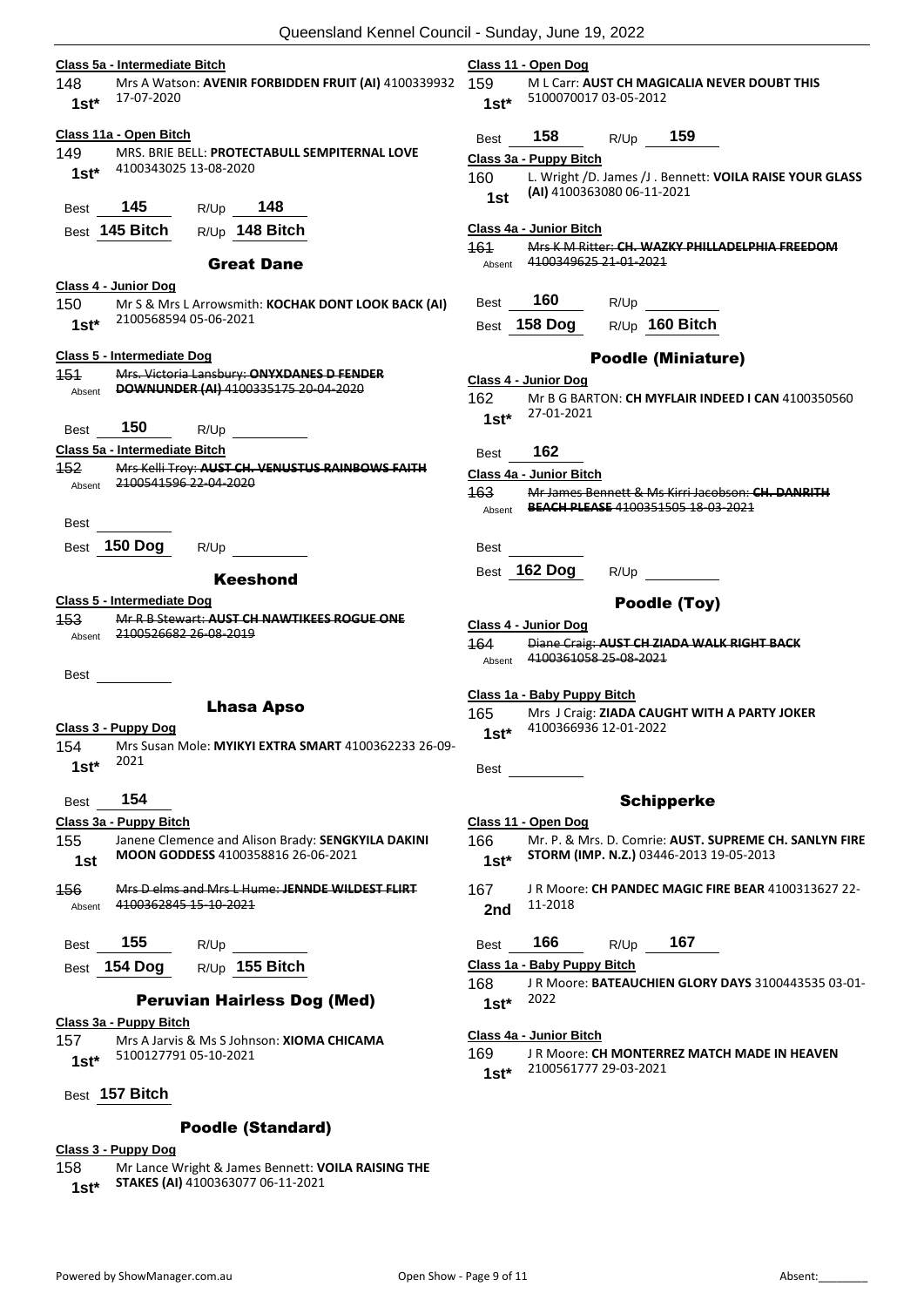### **Class 11a - Open Bitch** 170 Mr. P. & Mrs. D. Comrie: **AUST. CH. BREOGAN MAGIC**  Absent **DREAMS** 2100469895 03-02-2017 171 Tania Mcalister: **TANZAPAW MAGIC IN MOTION** 4100289754 16-04-2017 **1st** Best **171** R/Up **169** Best **166 Dog** R/Up **167 Dog** Shih Tzu **Class 1a - Baby Puppy Bitch** 172 Robyn Hawke: **TZUTIQUE THE GAMES PEOPLE PLAY** 4100368453 12-03-2022 **1st\* Class 4a - Junior Bitch** 173 Mr. Jayden Brown: **CH TZUAVE CAREFUL WAT U WITCH FOR** 4100353031 04-05-2021 **1st\*** Best **173 Bitch** Xoloitzcuintle Standard **Class 11 - Open Dog**

- 174 Miss Sophia Lloyd-Hansen: **CH AMORENEKID EL PADRINO** 4100292161 22-05-2017 **1st\***
- Best **174 Dog**

## Group 7 - Specials

| Best<br>Pts: 0 | 158<br>STAKES (AI)                                                                                 | Poodle (Standard)<br>Mr Lance Wright & James Bennett: VOILA RAISING THE                          |
|----------------|----------------------------------------------------------------------------------------------------|--------------------------------------------------------------------------------------------------|
| R/Up<br>Pts: 0 | 173                                                                                                | <b>Shih Tzu</b><br>Mr. Jayden Brown: Ch Tzuave Careful Wat U Witch For                           |
| Baby           | <b>Dalmatian</b><br>142<br>Ms. Tamarin Chandler & Mr Paul Gough: Winterfalls Queen<br>Of The Night |                                                                                                  |
| Puppy          | 158<br>STAKES (AI)                                                                                 | <b>Poodle (Standard)</b><br>Mr Lance Wright & James Bennett: VOILA RAISING THE                   |
| Junior         | 173                                                                                                | <b>Shih Tzu</b><br>Mr. Jayden Brown: Ch Tzuave Careful Wat U Witch For                           |
| Inter          | 143                                                                                                | <b>Dalmatian</b><br>Dr Julie Beeby: Aust Ch Varewell Black Orchid CA                             |
| Open           | 166                                                                                                | <b>Schipperke</b><br>Mr. P. & Mrs. D. Comrie: Aust. Supreme Ch. Sanlyn Fire<br>Storm (Imp. N.Z.) |
| Finish         |                                                                                                    | Absent<br>12                                                                                     |